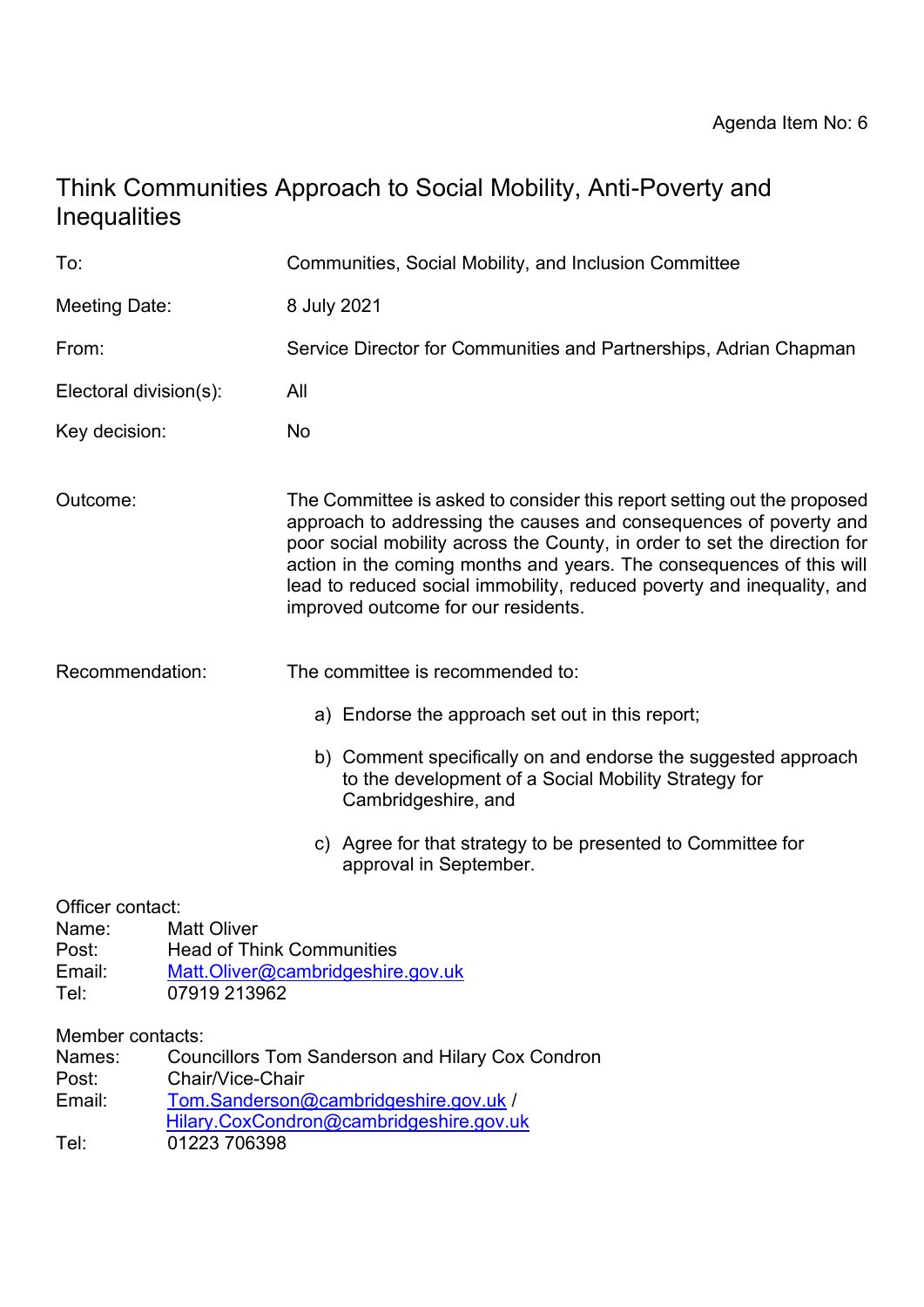# 1. Background

- 1.1 Our work to address social immobility has received a significant boost from the new leadership of the council, who have made the issue one of the most important aspects of its Joint Administration Agreement. In recognition of this, the Communities, Social Mobility, and Inclusion Committee has been established to drive forward this work at pace.
- 1.2 This section provides background for our work on social mobility and our enhanced direction of travel. It begins by discussing poverty and the limitations inherent in using this term. Issues of income inequality are then explored and placed in the context of a wider complex social mobility system. An explanation of how the different elements of the social mobility system were used to develop a Framework for Action is given. Finally, the importance of action across the whole system is emphasised throughout.

#### 1.3 Poverty

- 1.3.1 There is no single, universally accepted definition of poverty. Many definitions describe relative rather than absolute poverty, comparing households with the lowest incomes against the rest of the population. In this way, the UK Government often defines those falling below 60% of the national median income as suffering poverty. Furthermore, poverty measures can be based on disposable income before or after housing costs. Poverty levels based on income measured after housing costs are generally higher, because poorer households tend to spend a higher proportion of their income on housing.
- 1.3.2 While defining poverty based on an income threshold can be useful, the thresholds set are essentially arbitrary. Rather than using income as a proxy for poverty, the Index of Income Deprivation is an official measure that measures the proportion of the population experiencing deprivation relating to low income.
- 1.3.3 The most recent (May 2021) data release from the Office of National Statistics (ONS) uses 2019 data to map income deprivation down into small geographic areas known as Lower Layer Super Output Areas (LSOAs). LSOAs have an average population of 1500 people or 650 households. This data can then be aggregated to map and explore income deprivation both between and within local authority areas in England. Maps of income deprivation for each Cambridgeshire district can be found in Appendix 1. The data can be explored easily and interactively on the ONS website at [https://tinyurl.com/yxnpdf8p.](https://tinyurl.com/yxnpdf8p)

|                 | Percentage of<br>population that are<br>income deprived | Income Deprivation<br>Ranking<br>(Out of 316 English<br>local authorities,<br>where 1 is the most<br>deprived) | Percentage of<br>people who are<br>income deprived in<br>the least deprived*<br><b>LSOA</b> | Percentage of<br>people who are<br>income deprived in<br>the most deprived<br><b>LSOA</b> |
|-----------------|---------------------------------------------------------|----------------------------------------------------------------------------------------------------------------|---------------------------------------------------------------------------------------------|-------------------------------------------------------------------------------------------|
| Cambridge City  | 7.7                                                     | 248                                                                                                            | 0.6                                                                                         | 23.6                                                                                      |
| East Cambs      | 7.0                                                     | 267                                                                                                            | 2.1                                                                                         | 15.6                                                                                      |
| Fenland         | 14.0                                                    | 93                                                                                                             | 6.2                                                                                         | 30.2                                                                                      |
| Huntingdonshire | 7.4                                                     | 253                                                                                                            | 1.5                                                                                         | 22.2                                                                                      |

Table 1: Income Deprivation Across Cambridgeshire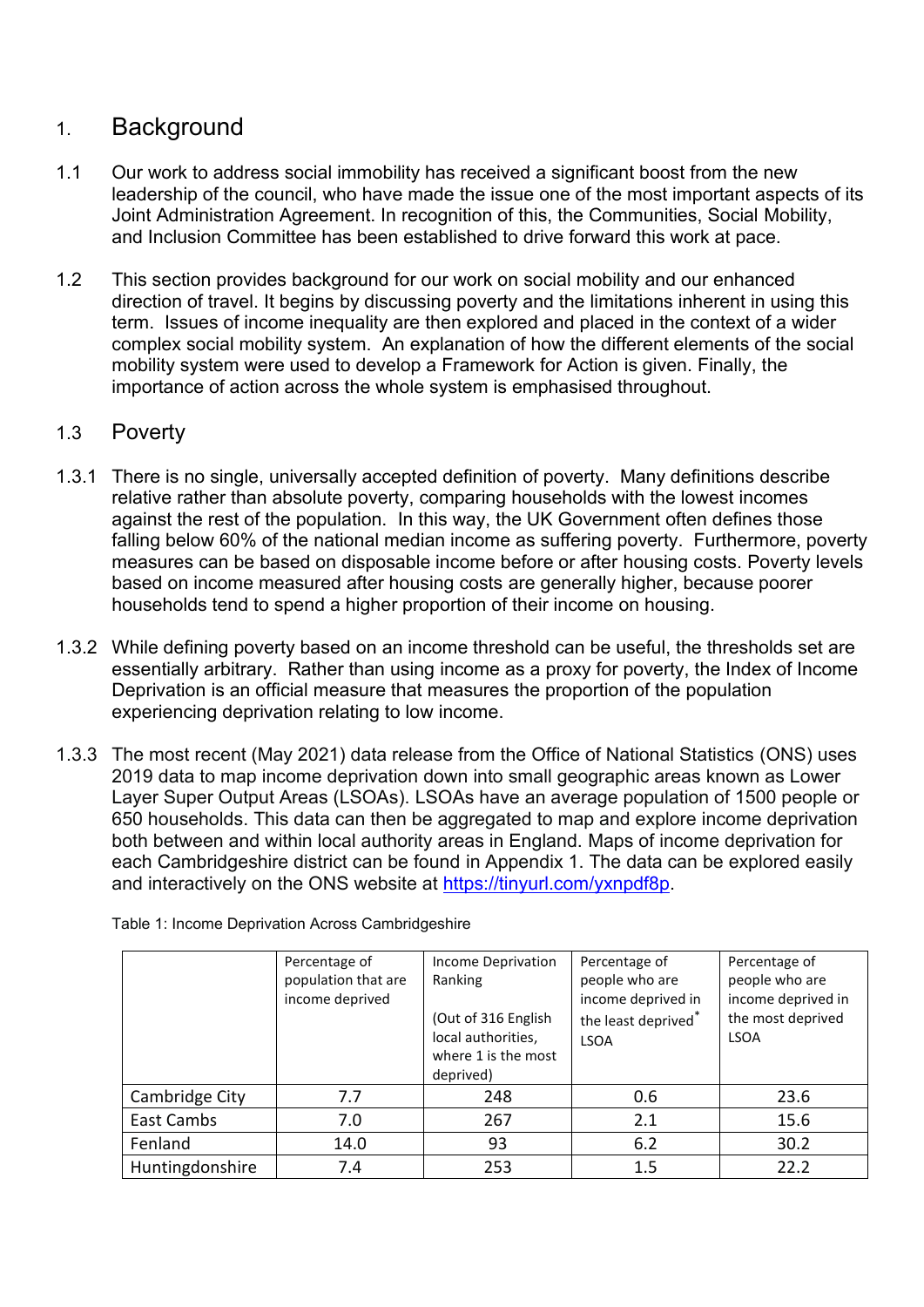| ----<br>-----<br>nds<br>эı<br>' الہ . | . .<br>. . | $\sim$<br>-- | -- | $\overline{\phantom{0}}$<br>--- |
|---------------------------------------|------------|--------------|----|---------------------------------|
|                                       |            |              |    |                                 |

\* The method by which overall levels of deprivation are calculated for each LSOA is described at Section 1.4.2 of this report.

- 1.3.4 Table 1 shows that that Cambridgeshire contains some of the least income deprived local authority areas in England. In Fenland however, 14% of the population are income deprived. Furthermore, there are areas of significant income deprivation at LSOA level. In the most deprived LSOA in Fenland, almost 1 in 3 people may be considered income deprived. Even in South Cambridgeshire, which is one of the lowest ranking local authorities in England for income deprivation overall, 17% of people in the most deprived LSOA are income deprived.
- 1.4 Social Mobility
- 1.4.1 The Social Mobility Commission (an independent advisory non-departmental public body) defines social mobility as as the link between a person's occupation or income and the occupation or income of their parents.
- 1.4.2 As we will explore in greater depth later, the causes and impacts of poor social mobility are complex. They also vary significantly geographically. What is clear is that for many in society, the place in which they grow up has a lasting impact on their earnings in adulthood. This is not just an issue of a pay gap between those who have grown up in disadvantaged and more affluent families. In areas with the highest social mobility, disadvantaged individuals aged around 28 earn more than twice as much as their counterparts in the areas of lowest mobility.
- 1.4.3 While Cambridge was named as a social mobility cold spot in 2016, it has recently been identified (Social Mobility Commission, 2020) as one of the ten English local authorities outside of London with the smallest pay gaps between the sons of the most and least deprived. In the same report the Commission combined several indicators to produce a table of *'the best and worst social mobility areas in England'*. [https://tinyurl.com/bbyvhrzu.](https://tinyurl.com/bbyvhrzu) The list of 24 local authority areas identified as the least socially mobile includes Fenland. The list of the 15 most socially mobile areas in England includes both South and East Cambridgeshire.
- 1.5 The Relationship Between Income Deprivation, Multiple Deprivation and Social Mobility
- 1.5.1 While poverty/income deprivation is important, impactful, and immediate, it is only one of a set of deprivations that come together to shape the lives and futures of those in our communities.
- 1.5.2 The different aspects of deprivation come together to produce an overall relative measure of deprivation known as the Index of Multiple Deprivation (IMD). The individual domains of the IMD are:
	- Income Deprivation
	- Employment Deprivation
	- Education, Skills and Training Deprivation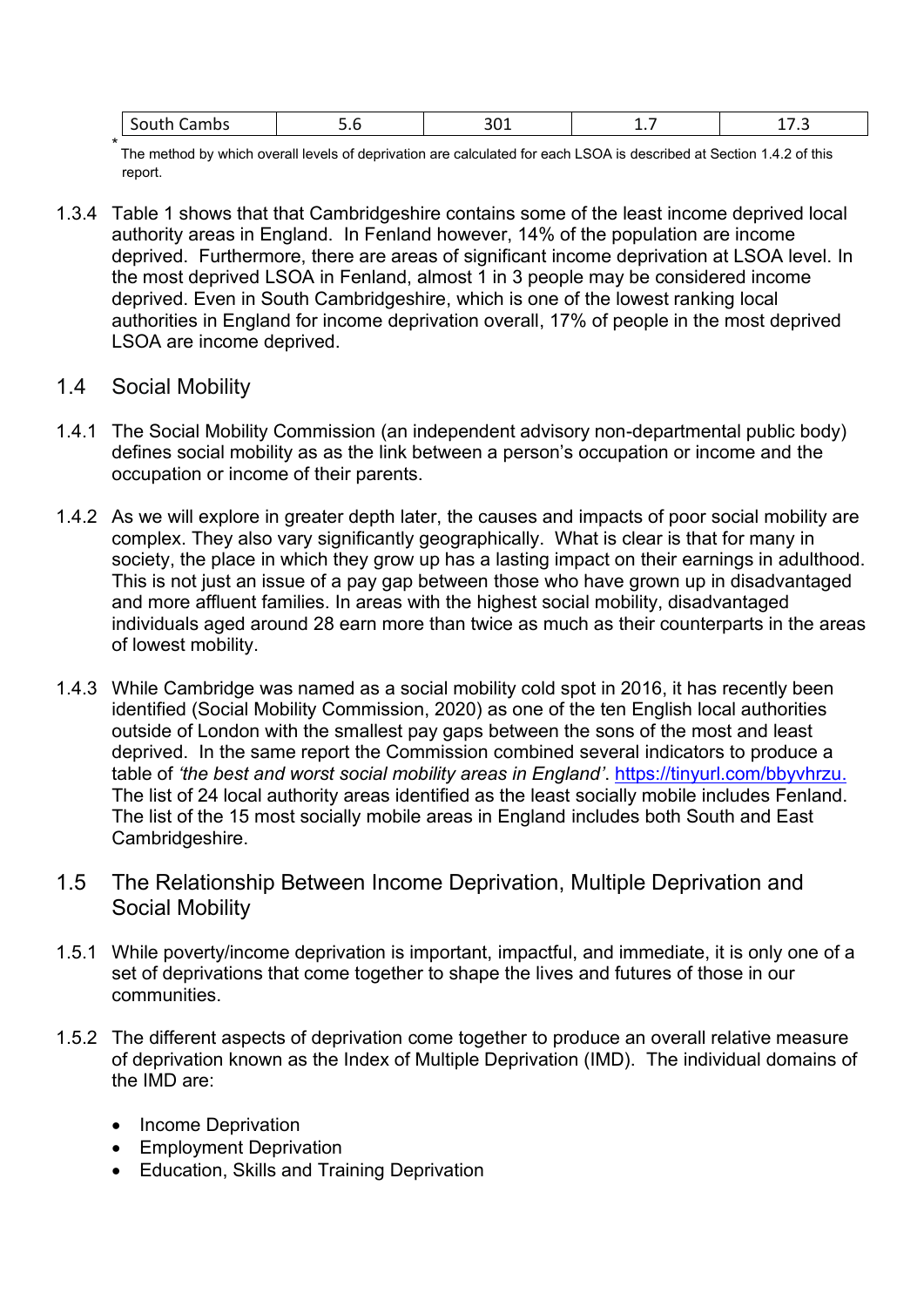- Health Deprivation and Disability
- Crime
- Barriers to Housing and Services
- Living Environment Deprivation
- 1.5.3 The various indices of deprivation form a set of conditions that create good or poor social mobility. Action on social mobility must therefore cut across the range of inter-relating factors that form the IMD. Such an approach will necessarily address poverty/income inequality, but not exclusively so. Action on income inequality should therefore be part of a wider approach to issues of social mobility.
- 1.5.4 A shift in focus from poverty to income inequality to social mobility not only follows from the analysis above, but it also mirrors statutory and national developments in this area. The 2016 Welfare Reform and Work Act (which replaced the Child Poverty Act 2010) established a Child Poverty Commission which later became the Social Mobility and Child Poverty Commission. That body is now simply the Social Mobility Commission.
- 1.6 The next part of this report therefore describes a more detailed analysis of the social mobility system that has led us to develop a Framework for Action for Social Mobility. It has been developed to try and improve the life experience and life chances of those in our most disadvantaged communities.

### 2 Main Issues

2.1 Social mobility is a product of the inter-relationships of a complex system. A systems map for social mobility is shown at Figure 1.



Figure 1: A systems map for social mobility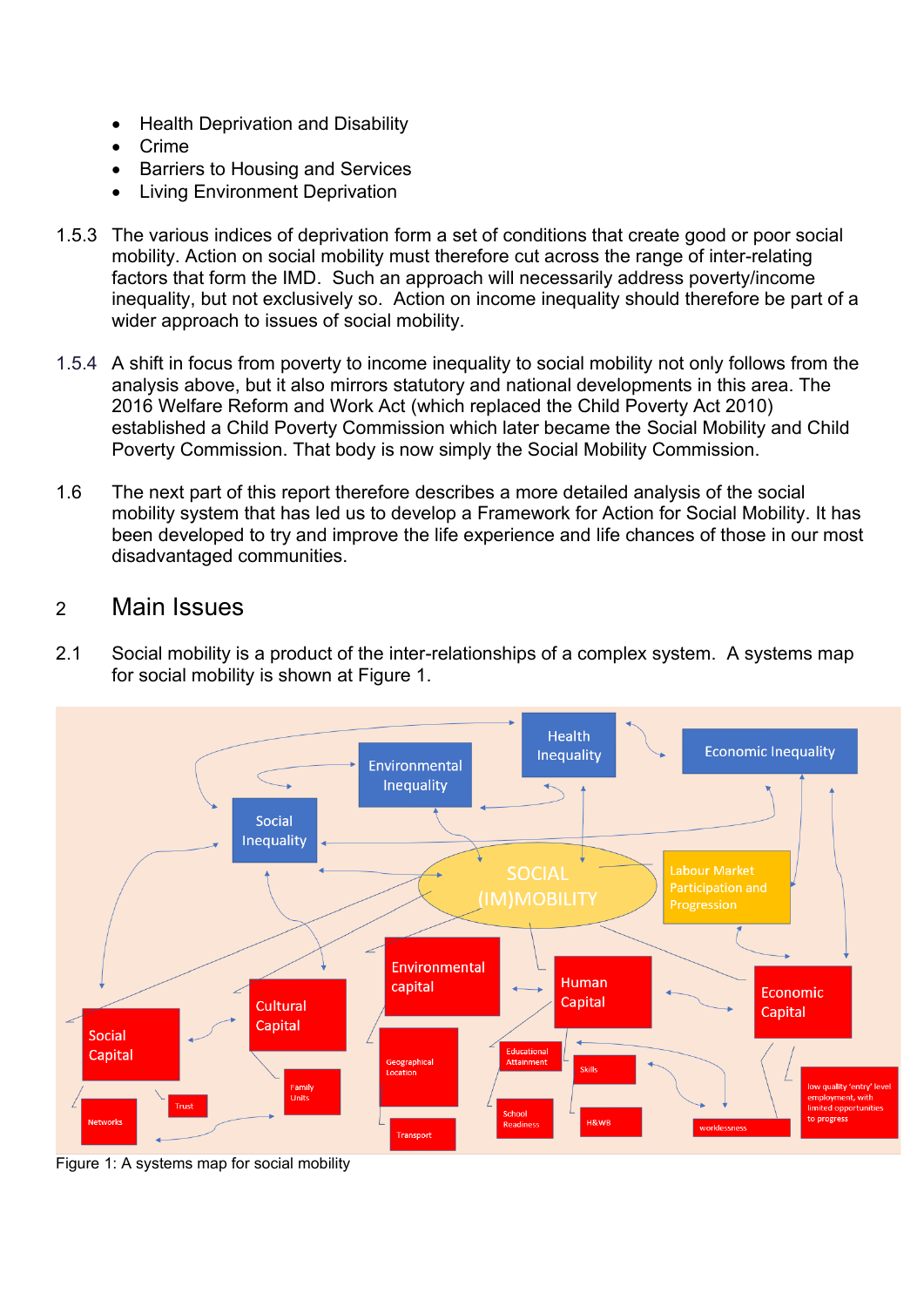- 2.2 While this systems map is highly illustrative (for example not all the potential interactions between the elements are shown), it shows several important points. These are:
	- Social mobility is the product of a number of important elements that interact in a complex system.
	- Poor social mobility results from a lack of social, cultural, human, environmental, and economic capital (the assets that a person has to tap into which support them or their family to improve their economic status). These 'causes' of social immobility are shown in red in the systems map. Definitions and examples of each of these capitals is given in Table 2.
	- Poor social mobility results in entrenched inter-generational inequalities in income, health, and other domains. For the most disadvantaged, these inequalities (shown in blue on the systems map) present as poverty, poor life expectancy and a range of other limiting issues and experiences. Examples of these 'symptoms' of poor social mobility are given in Table 2.
	- The interdependency between elements of the system means that some of the symptoms of poor social mobility can further constrain the possibility of future social mobility, the symptom in effect becoming a cause. For example, a lack of income might translate into an inability to access a car or pay for public transport, therefore limiting access to the jobs market which means the prospect of social mobility and reducing income inequality are both further limited.
	- The main driver of social mobility is good quality participation and progression in the labour market.
	- Many of the policy levers and services that might address social mobility and income inequality issues lie with others at local, regional, and national levels.

| Social Inequality    | Environmental       | Health Inequality           | Economic            |
|----------------------|---------------------|-----------------------------|---------------------|
|                      | Inequality          |                             | Inequality          |
| Presents as:         |                     | Presents as:                |                     |
|                      | Presents as:        |                             | Presents as:        |
| Loneliness           |                     | Smoking rates               |                     |
|                      | <b>Noise</b>        |                             | Income inequality   |
| Poor social          |                     | Obesity rates               |                     |
| networks (real world | Pollution           |                             | Housing quality and |
| and online)          |                     | Life expectancy             | insecurity          |
|                      | Crime and ASB       |                             |                     |
| Poor perception of   |                     | <b>Breastfeeding levels</b> | Food poverty        |
| safety               | Access to green     |                             |                     |
|                      | space and the       | Access to treatment         | Access to credit    |
| Poor sense of        | natural environment |                             |                     |
| community or         |                     |                             |                     |

Table 2: Inequalities and Capitals in the Social Mobility System: Definitions and Examples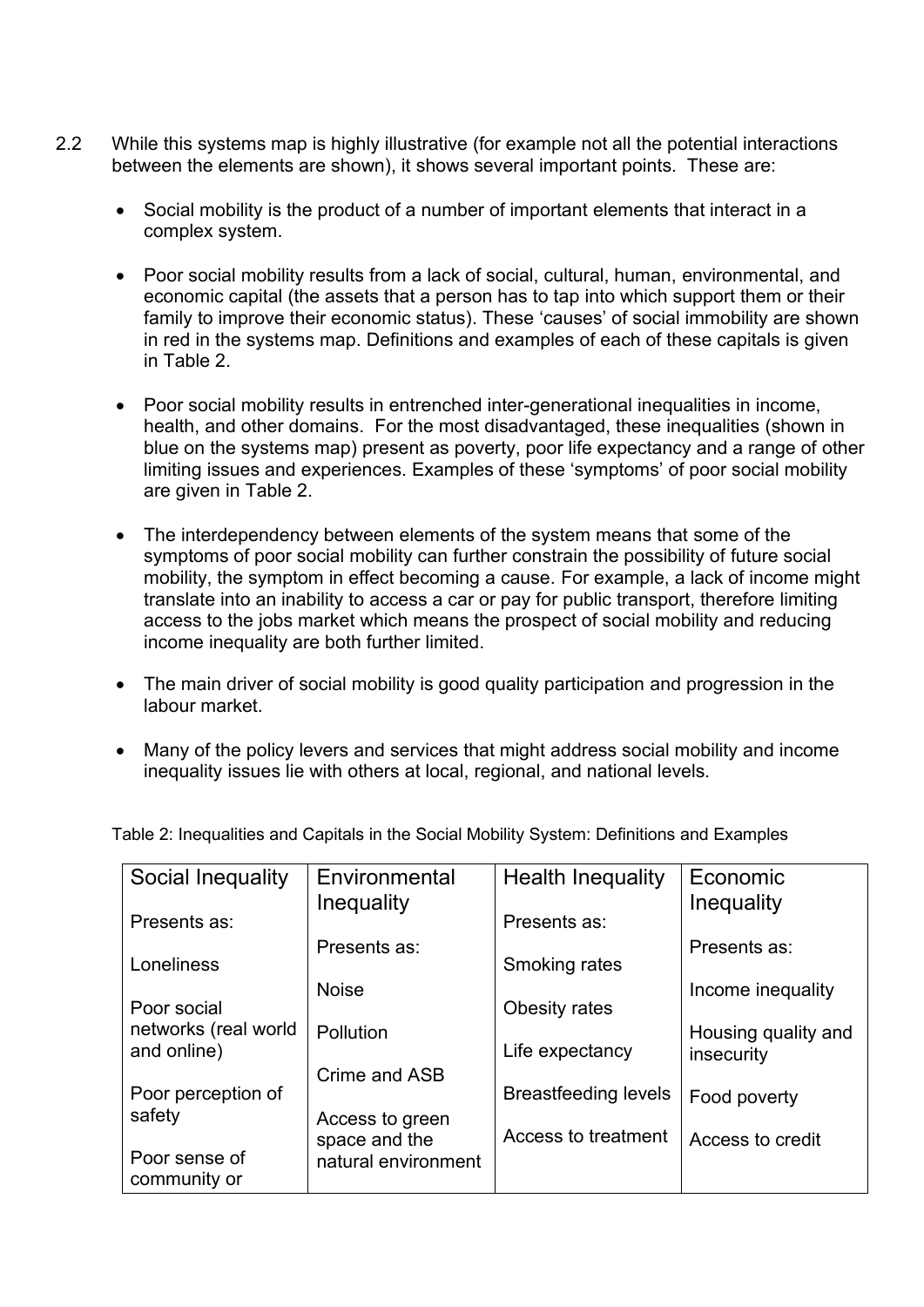| belonging in<br>community                                       | Motor vehicle injury<br>Chemical exposure | Late presentation to<br>support services | 'Penalty of Poverty'<br>factors (e.g. poor<br>tariffs for utilities) |
|-----------------------------------------------------------------|-------------------------------------------|------------------------------------------|----------------------------------------------------------------------|
| Poor sense of<br>people<br>around/neighbours<br>willing to help |                                           |                                          |                                                                      |
| Low levels of trust in<br>others.                               |                                           |                                          |                                                                      |

| <b>Social Capital</b>                                                                                                                                                 | Cultural                                                                                                                       | Human                                                                                                                  | Environmental                                                                                                 | Economic                                                                                                      |
|-----------------------------------------------------------------------------------------------------------------------------------------------------------------------|--------------------------------------------------------------------------------------------------------------------------------|------------------------------------------------------------------------------------------------------------------------|---------------------------------------------------------------------------------------------------------------|---------------------------------------------------------------------------------------------------------------|
|                                                                                                                                                                       | Capital                                                                                                                        | Capital                                                                                                                | Capital                                                                                                       | Capital                                                                                                       |
| Social capital is<br>a term used to<br>describe the<br>extent and<br>nature of our<br>connections<br>with others and<br>the collective<br>attitudes and<br>behaviours | Cultural capital<br>represents<br>symbols, ideas,<br>tastes, and<br>preferences. It<br>is the<br>knowledge,<br>behaviours, and | Human capital<br>is the<br>knowledge,<br>skills,<br>competencies,<br>and attributes<br>embodied in<br>individuals that | Environmental<br>capital is<br>generated from<br>our interaction<br>with place and<br>the world around<br>us. | Economic<br>capital<br>represents<br>access to<br>economic<br>resources such<br>as cash, credit,<br>and other |
| between people                                                                                                                                                        | skills that a<br>person can tap                                                                                                | facilitate the<br>creation of                                                                                          | Location                                                                                                      | material assets.                                                                                              |
| that support a<br>well-functioning,<br>close-knit<br>society.                                                                                                         | into to<br>demonstrate<br>one's cultural<br>competence<br>and social                                                           | personal,<br>social, and<br>economic<br>wellbeing.                                                                     | Environment<br>(Home,<br>Learning,<br>Workplace,<br>Leisure)                                                  | Labour market<br>participation<br>and progression                                                             |
| <b>Networks</b>                                                                                                                                                       | status.                                                                                                                        | Educational<br><b>Attainment</b>                                                                                       | Transport                                                                                                     | Good quality<br>work                                                                                          |
| <b>Trust</b>                                                                                                                                                          | Wide range of<br>experiences                                                                                                   | <b>Skills</b>                                                                                                          | <b>Built</b>                                                                                                  | Opportunities to<br>progress                                                                                  |
| Volunteering                                                                                                                                                          |                                                                                                                                |                                                                                                                        | Environment                                                                                                   |                                                                                                               |
| Participation                                                                                                                                                         | 'Sense of awe<br>and wonder'                                                                                                   | School<br>readiness                                                                                                    | Access to and                                                                                                 | Inherited wealth                                                                                              |
| Membership                                                                                                                                                            |                                                                                                                                |                                                                                                                        | use of green                                                                                                  |                                                                                                               |
| Support from<br>others                                                                                                                                                |                                                                                                                                | Health &<br>Wellbeing                                                                                                  | space                                                                                                         |                                                                                                               |
| Aspiration                                                                                                                                                            |                                                                                                                                |                                                                                                                        |                                                                                                               |                                                                                                               |
| Positive role<br>models                                                                                                                                               |                                                                                                                                |                                                                                                                        |                                                                                                               |                                                                                                               |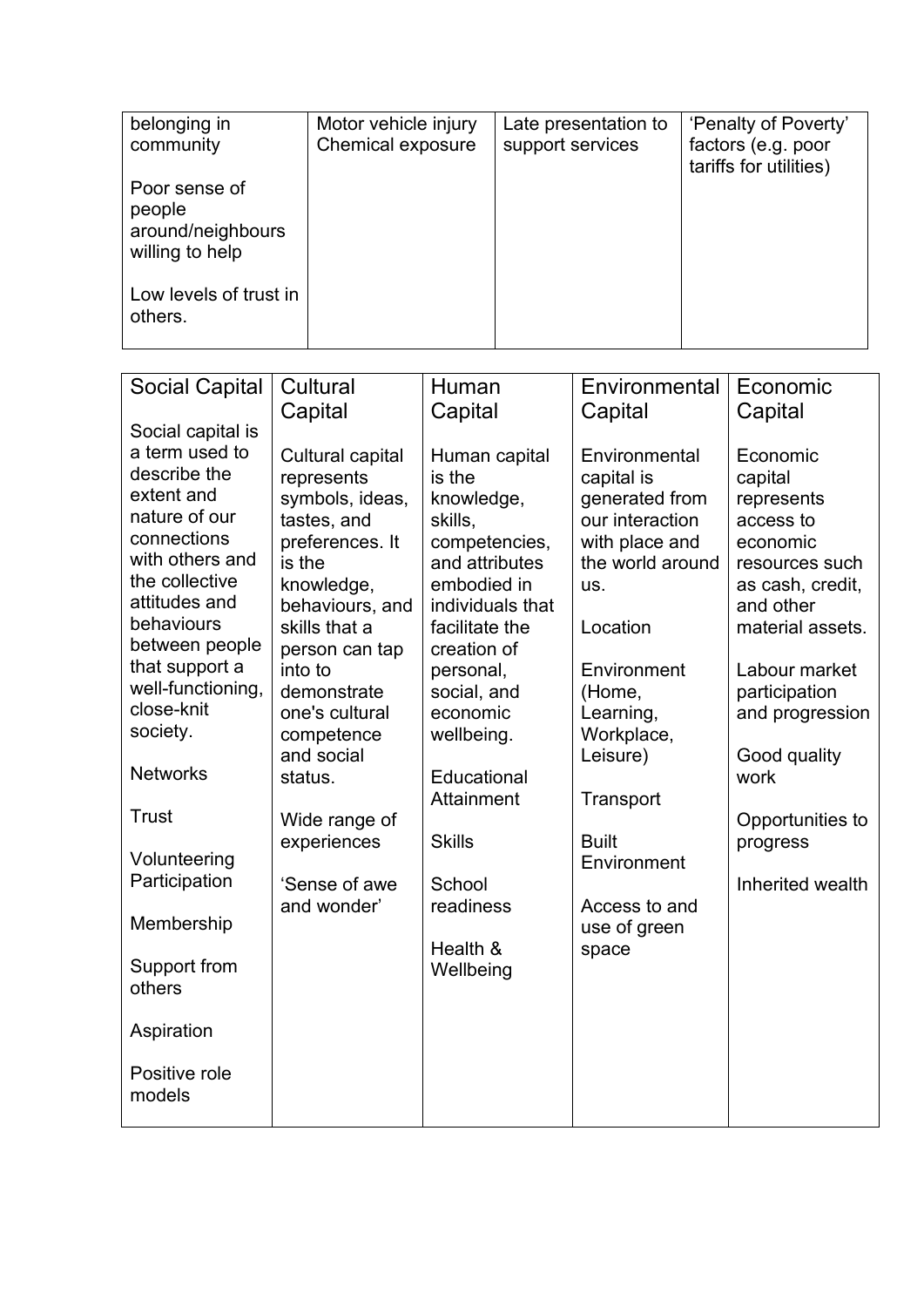- 2.3 Taking the systems map in conjunction with the definitions and examples shown above we may conclude that:
	- The consequences of poor social mobility and inequality tend to present clearly (even when clustered as multiple need) and need more immediate action. Addressing symptoms of social mobility such as income inequality is clearly important. It ameliorates hardship and helps prevent 'downward spiral'. Many of the service offers of public bodies and others are designed around the presentation of these needs.
	- Action to support the capitals that are needed to improve social mobility can take longer to achieve impact. As good participation in the labour market is the engine which drives social mobility, the opportunities to support some of these capitals decreases with age. Early intervention, prevention and Best Start in Life approaches are therefore key, though not exclusively so.
- 2.4 It is vital therefore that action on social mobility needs to address both its causes (capitals) and symptoms (inequalities). This 'broader than services' approach, which will need to be delivered in partnership, is central to the Think Communities approach adopted by the Council. Further, the role the county council can play across our whole partnership landscape, fuelled by the priorities placed upon this agenda by the new leadership, is significant.
- 2.5 Developing a Framework for Action
- 2.5.1 Historically, public services to support those in need were designed around the delivery a range of individual services. More recently, it has been recognised that many of the problems faced by individuals and families are inter-related and that service delivery in silos has severe limitations. This has led to moves towards multi-agency partnerships and working, co-location of services and 'lead professionals' to coordinate service delivery. This approach assesses need more holistically and delivers a more personalised approach to providing services and support. These principles underpin the Think Communities approach.
- 2.5.2 This approach is increasingly common for those in the greatest need and who meet certain thresholds for support. Their need is therefore translated into a demand for services.
- 2.5.3 Yet need still exists below these various service thresholds. Individuals may interact with a range of public and voluntary services, yet this may be on a transactional or single-issue basis where the totality of their need will neither be visible nor sought. For example, individuals may fall into Council Tax arrears or begin Food Bank use without triggering offers of support. Where such support is offered it may be limited to referring or 'signposting' to other services. In these circumstances we are 'blind' to the needs of a significant cohort of the population, even when interacting with them.
- 2.5.4 Others may be seldom seen or heard by statutory services, but again that does not mean they are not in need. Indeed, they may be accessing such support informally or on an adhoc basis. But this may be limited in some way (e.g. time, scope) and they may benefit from a more holistic support offer.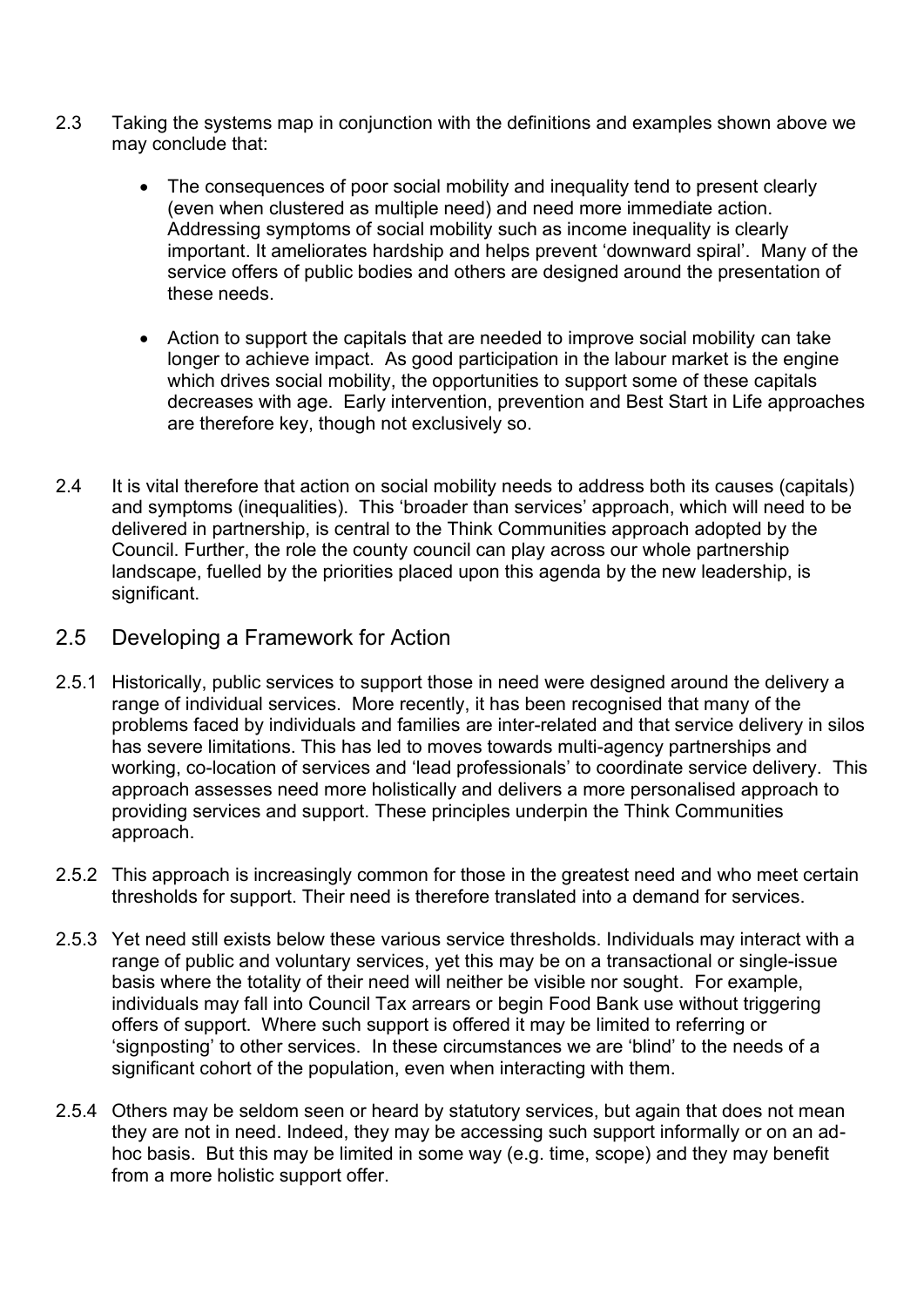- 2.5.5 The groups of people described in paragraphs 2.5.3 and 2.5.4 represent missed opportunities for early intervention and better outcomes that prevent the escalation of need.
- 2.5.6 In order to address these issues, we will continue to develop the 'No Wrong Door' and 'Making Every Contact Count' approaches, where the first interactions with statutory (and voluntary) services generate the most appropriate support offer needed, not just an offer related to the point of contact.
- 2.5.7 The analysis above has been reinforced by our learning from providing the COVID Support Hub and the Winter Support Grant. This found that the best way to understand how to support people was to explore their needs on a 1:1 basis.
- 2.5.8 In summary, our Framework for Action is characterised by:
	- A 'broader than services' approach directed by the inequalities and capitals frameworks of the social mobility system.
	- Support to individuals approach characterised by:
		- o 'Personalisation at scale' (both in delivery and assessment of need).
		- o Support in navigating 'the system'.
		- o 'No Wrong Door' and 'Making Every Contact Count'.
		- o Prevention and early intervention.
		- o Universal or 'near universal' offers that can easily be provided across the county, supplemented by
		- o Targeted activity based on geography or cohorts of need.
		- o Delivery in partnership, recognising the existing offers of others as well as our own.
	- An asset based, Think Communities approach.
	- An increased focus on the use of evidence and robust assessment and prioritisation of proposed new activity.
- 2.5.9 In the last few weeks, the Framework for Action has led to the development of two new proposals:
	- We are in advanced discussions with one of the finalists from the 'NESTA Rapid Recovery Challenge' to offer income maximisation, debt management and budgeting support to a massive cohort of people across the County. Further details can be found at Appendix 2.
	- We are using the evidence from the evaluation of the Winter Support Grant, our learning from the operation of the COVID support hub, and the feedback presented to us by our partners, to explore how the COVID support might be repurposed to provide support to those with ongoing needs as we move towards COVID recovery and beyond. An early trial will look at how this personalised assessment, support and 'system navigation' (helping and doing, rather than referring and signposting) might be delivered by this model.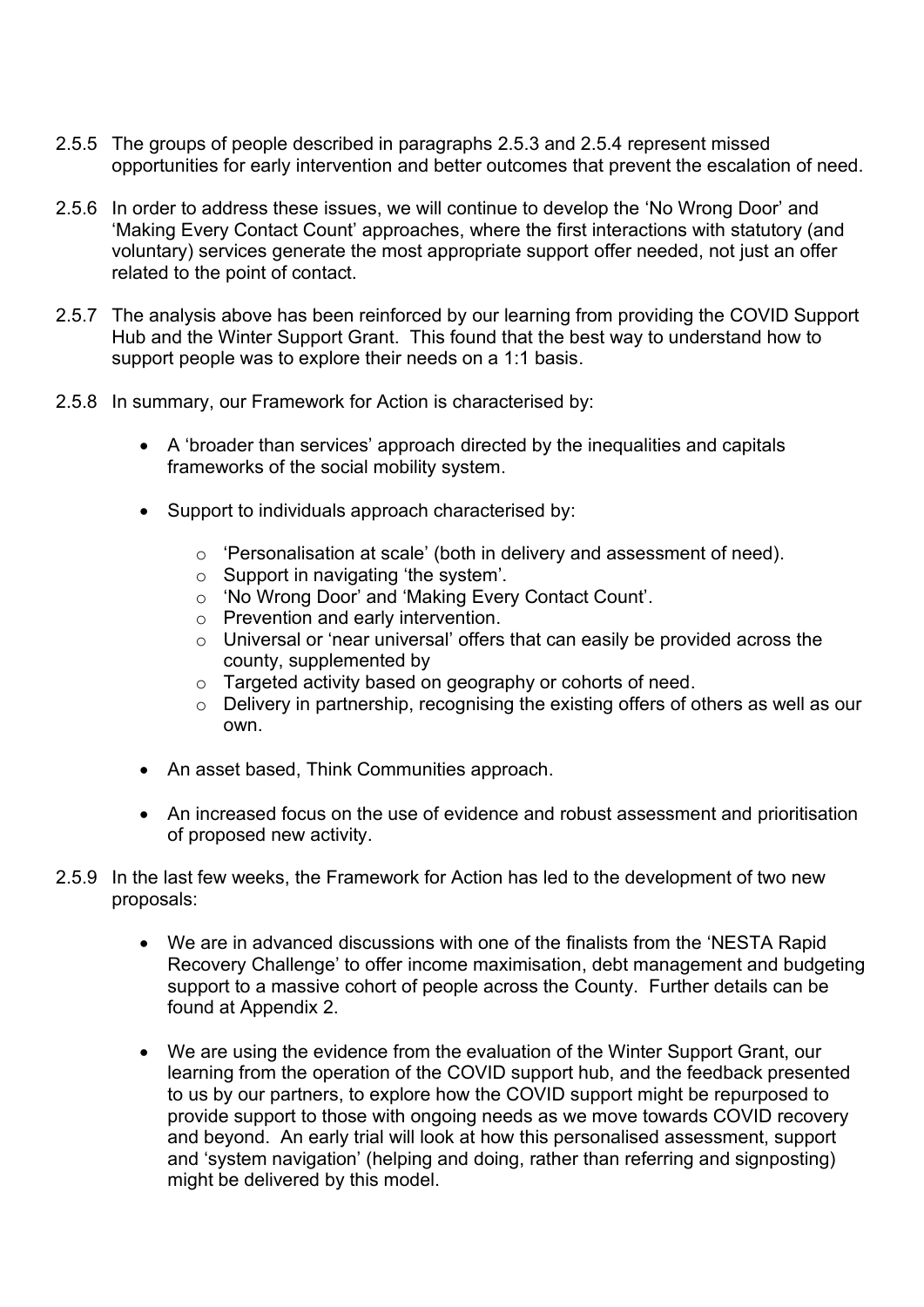## 2.6 A Social Mobility Strategy

- 2.6.1 It is important to recognise and learn from repeated failures of policy to address income inequality (ONS data shows no progress on reducing income inequality of over last 10 years, with slight increases since 2017) or social mobility (more difficult to measure but broadly accepted to have stagnated or declined in the post-war period).
- 2.6.2 By considering the complexity and interrelatedness of the social mobility system, we can better understand why trends in social mobility are remarkably resistant to policy interventions. This is especially the case for policies, programmes and projects that target a single issue. For example, significant action on social mobility has focussed on improving educational attainment in the most deprived areas. However, the Social Mobility Commission reported in 2020 that in the most unequal areas – those with the largest pay gap and the poorest social mobility  $-$  up to a third of the earnings gap is driven by family background and local labour markets, over and above educational achievement.
- 2.6.3 The Social Mobility Commission recognised this in its 2020 report *'Monitoring Social Mobility 2013-2020.'* [https://tinyurl.com/4xtr4u4v.](https://tinyurl.com/4xtr4u4v) It indicated that lack of progress was due in large part to a lack of coherent cross government strategy, a lack of a central dedicated team to coordinate action, and a simple but robust mechanism to coordinate policy and action. Their message is clear. Issues that cut across organisational and departmental silos require coordinated action, not stand-alone solutions. While this is often recognised, such coordination is less regularly achieved at the level of service delivery and support to individuals.
- 2.6.4 While it clear that complex systems require systemic approaches, in practice both strategy and action regularly fail to achieve this. As such, learning from previous attempts to address complex systems issues should be paramount in our approach. An example of this is the previous Health Action Zones (HAZs) programme. In summary, HAZs set out to focus on community and area-based initiatives to reduce the effects of persistent disadvantages in neighbourhoods blighted by generations of poverty and neglect. The evaluation of the programme eventually found:
	- Too many overly ambitious and aspirational targets
	- The debilitating nature of pressure to produce 'early wins'
	- The shifting nature of policy that relegated HAZs as a priority
	- The lack of suitable support, space, time, and trust that is required to make sustainable change possible
	- The production of simple descriptions of activity without adequate discussion of the strengths and weaknesses of what is being presented.
- 2.6.5 The complexity of the social mobility system and the repeated and ongoing failure of policy to address the causes and consequences of poor social mobility are important points to recognise but cannot be taken as an argument to do nothing in this space. However,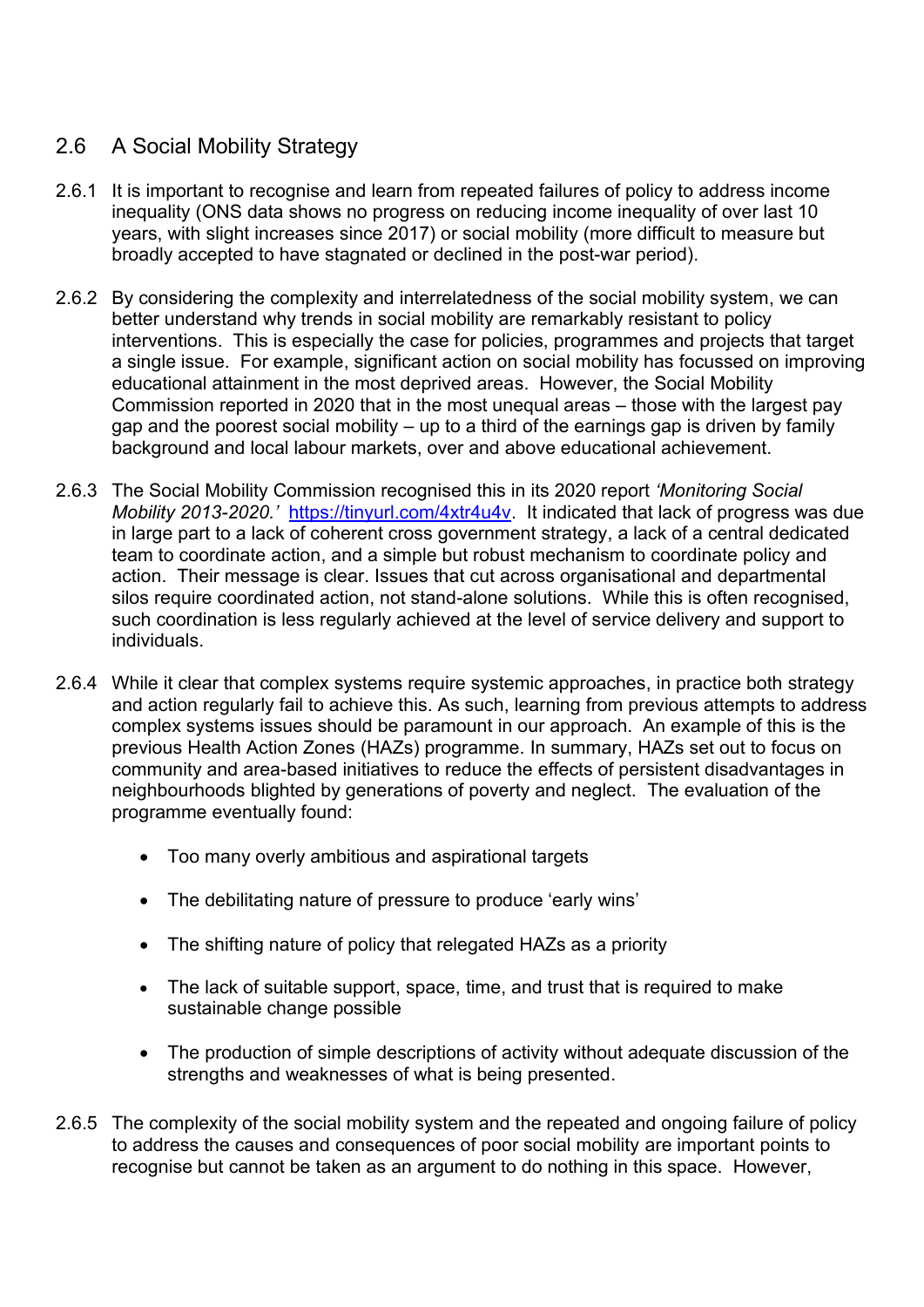neither should they lead to a cycle of action that restates the problems of inequality (for the Nth time) and then generates a list of ongoing activity across the system, supplemented by some new approaches and projects.

- 2.6.6 Based on the analysis above, it has previously been agreed that the previous social mobility action plan be set aside, and the approaches set out in this paper developed in its stead. That is not to devalue the projects, services or initiatives that formed the action plan. Rather it recognised that the collation of these in a spreadsheet added little value in terms of understanding the impact of existing activity and designing and targeting new interventions. A new action plan based on a 12-month cycle of 'Learn, Design, Act, Review' cycle has been produced in its place.
- 2.6.7 To generate a 'new' social mobility strategy and action plan predicated on the previous approach would therefore represent doing the same thing again and hoping for a different result. Indeed, it is likely to represent unhelpful diversionary activity given the amounts of resource usually required to generate such strategies and action plans.
- 2.6.8 Moreover, this is already a crowded strategy space. There are multiple pre-existing strategies that significantly (and necessarily) overlap with the social mobility agenda. These are 'owned' at all levels from the national to the very local.
- 2.6.9 Any Social Mobility Strategy for Cambridgeshire should therefore focus almost exclusively on developing a process by which the range of activities set out in the whole spectrum of relevant individual strategies may be best coordinated and delivered. The simplicity of this statement should not disquise the magnitude of its ambition. It is a significant endeavour of whole systems change that reflects the cross-cutting nature of social mobility across Departments, organisations, and communities.
- 2.6.10 The need to develop a systems-wide/systems change approach does not mean ignore the significant activity that might impact on social mobility that is already taking place in both the statutory and voluntary sector. Not developing a 'traditional' strategy for social mobility will not stop this work. Neither will it predicate against new developments, services, trials, or approaches. Rather, these can be undertaken simultaneously with the development of a system-wide approach to social mobility.
- 2.6.11 However, the development of the capitals and inequalities framework will allow us to assess existing and proposed services to try and ensure our activity (especially proposed new activity which may be limited by resource availability) is not too concentrated on one aspect of the social mobility system.

#### 2.7 Summary

- 2.7.1 A twin track approach has therefore been outlined:
	- A Framework for Action has been developed which will guide our approach to the delivery of services and support to those in need. The Framework has already been used successfully to develop the proposals for new services described in paragraph 2.5.8. Part of the Framework approach is to use the inequalities and capitals model of social mobility to seek to ensure our activity does not ignore important causes or consequences of poor social mobility. However, the co-ordination of service delivery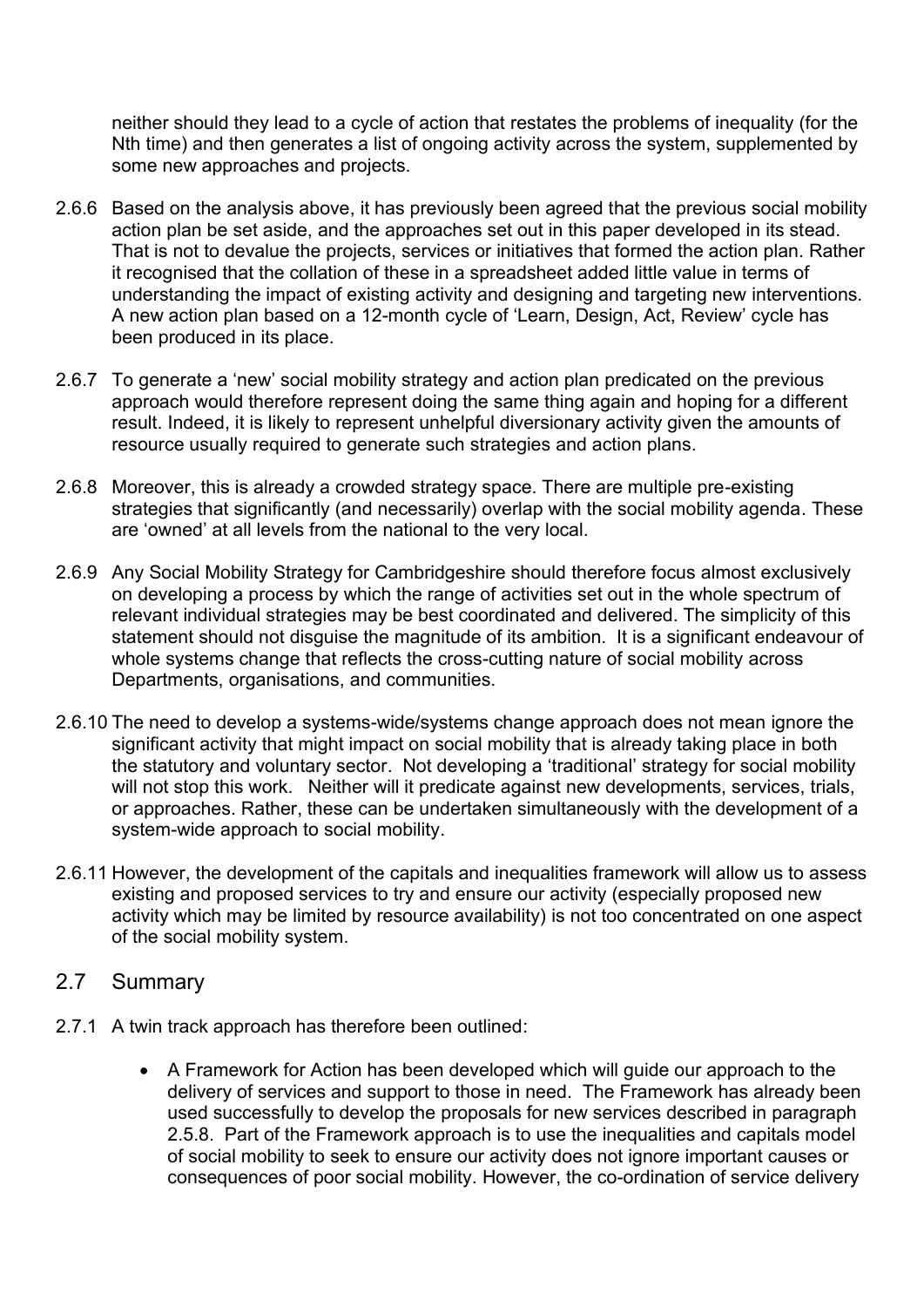will remain ad-hoc without the development of a whole systems approach to social mobility.

• 'Strategic' work in this area should therefore be characterised by coordination of preexisting strategies and subsequent coordination and consolidation of service delivery in order to provide a personalised 'offer' to those in need. This work will require significant systems change, partnership work and overall organisational support.

# 3. Alignment with corporate priorities

- 3.1 Communities at the heart of everything we do This report outlines for committee the work undertaken to understand the association between poverty, inequality and social mobility and makes recommendations for a framework for action that aligns well with all of the corporate priorities. The recommendations seek to build a universal and holistic offer for residents in the communities in which they live, seek to address inequality to ensure a good quality of life for everyone, by nature of the capitals framework will seek to support learning in early years, development, environmental wellbeing and supporting those who need support at the earliest possible point.
- 3.2 A good quality of life for everyone See wording under 3.1 above.
- 3.3 Helping our children learn, develop and live life to the full See wording under 3.1 above.
- 3.4 Cambridgeshire: a well-connected, safe, clean, green environment See wording under 3.1 above.
- 3.5 Protecting and caring for those who need us See wording under 3.1 above.

### 4. Significant Implications

- 4.1 Resource Implications There are no significant implications at this point, although further work will be undertaken if the recommendations are endorsed.
- 4.2 Procurement/Contractual/Council Contract Procedure Rules Implications No Implications
- 4.3 Statutory, Legal and Risk Implications No implications.
- 4.4 Equality and Diversity Implications This report suggests a framework for action which would address inequalities within our communities, taking a data and evidence-based approach – therefore if endorsed this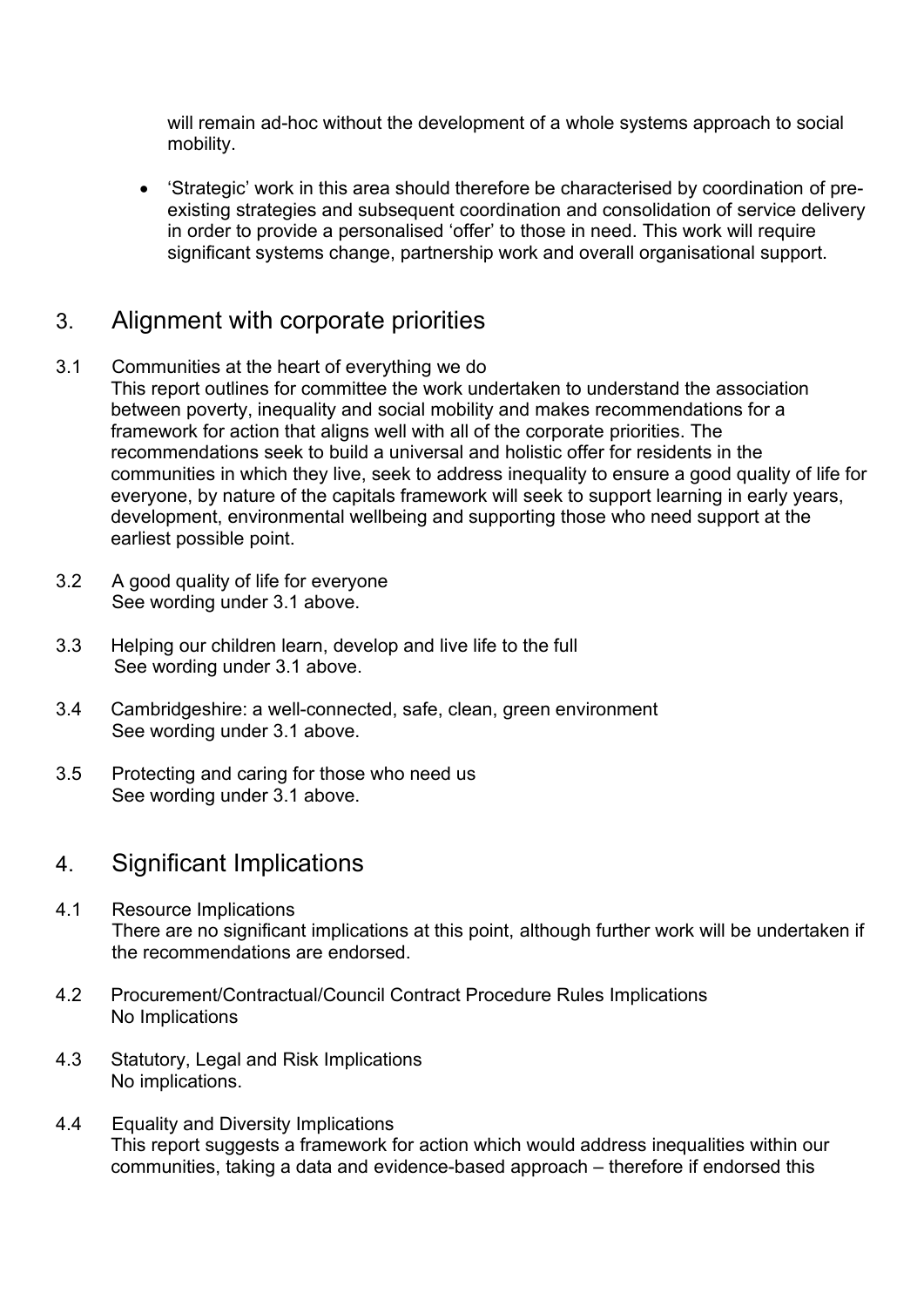approach would be a further support to embed equality and diversity across the councils work.

- 4.5 Engagement and Communications Implications If endorsed the framework suggested would see increased engagement with residents in need, there will be a need to undertake clear communications work with residents, staff, and members which we would implement through the Think Communities service Communications Officer and Place Teams.
- 4.6 Localism and Local Member Involvement No Implications at this point, although further work will be undertaken if the recommendations are endorsed as the role of elected councillors to support local action will be key.
- 4.7 Public Health Implications If endorsed the framework for action supports underlying health inequalities and therefore will have a positive effect on public health.
- 4.8 Environment and Climate Change Implications on Priority Areas:
- 4.8.1 Implication 1: Energy efficient, low carbon buildings. Positive/neutral/negative Status: Neutral Explanation:
- 4.8.2 Implication 2: Low carbon transport. Positive/neutral/negative Status: Neutral Explanation:
- 4.8.3 Implication 3: Green spaces, peatland, afforestation, habitats, and land management. Positive/neutral/negative Status: Neutral Explanation:
- 4.8.4 Implication 4: Waste Management and Tackling Plastic Pollution. Positive/neutral/negative Status: Neutral Explanation:
- 4.8.5 Implication 5: Water use, availability, and management: Positive/neutral/negative Status: Neutral Explanation:
- 4.8.6 Implication 6: Air Pollution. Positive/neutral/negative Status: Neutral Explanation:
- 4.8.7 Implication 7: Resilience of our services and infrastructure and supporting vulnerable people to cope with climate change. Positive/neutral/negative Status: Positive Explanation: The Framework for action recommends activity supporting environmental capital within communities and individuals, and although not specifically mentioned it can be envisioned that if individuals or communities were impacted by issues relating to climate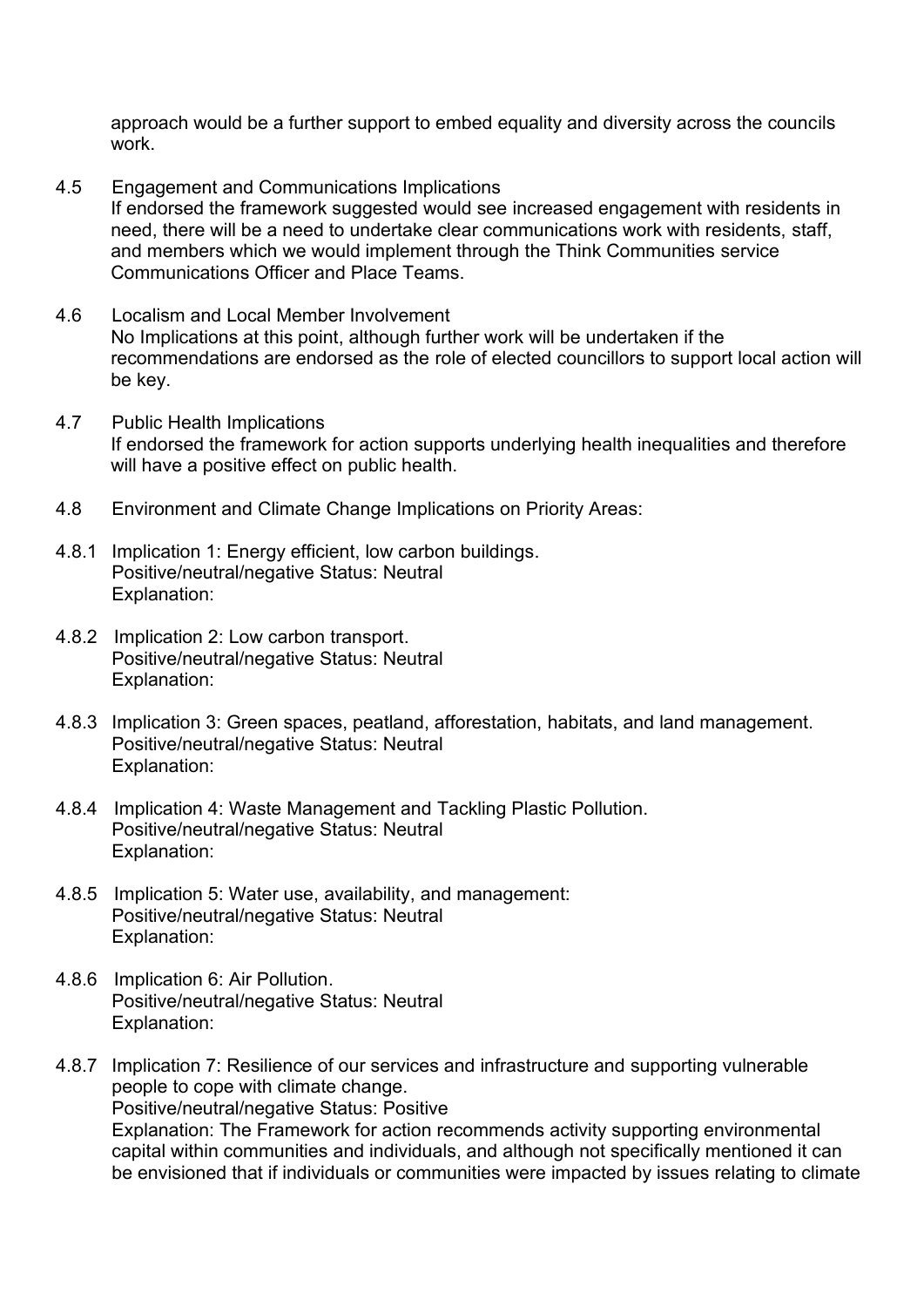change (flooding for example) we would use the framework to support their resilience in this area in order not to disadvantage them in terms of social mobility.